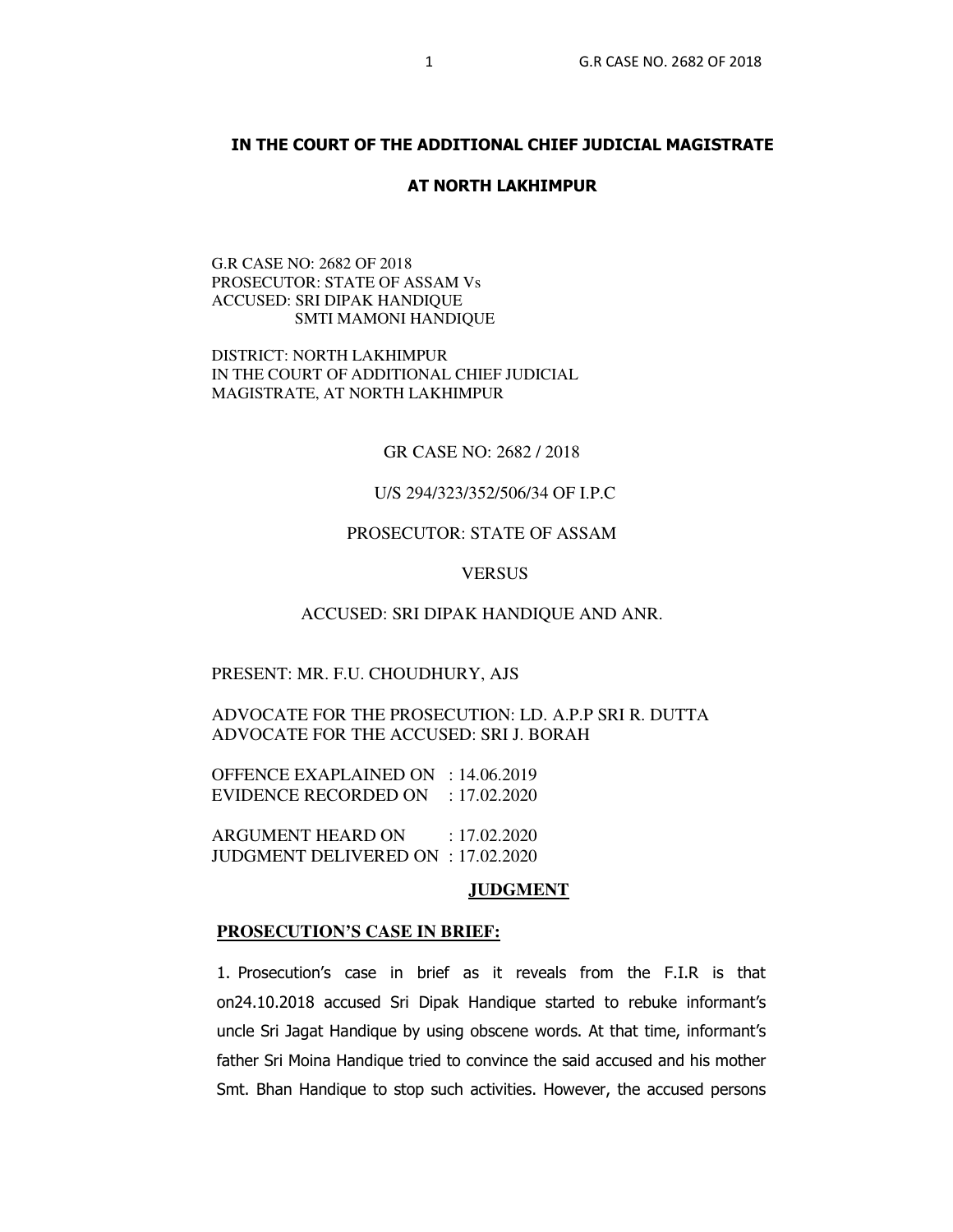without any reason misbehaved with informant's father and assaulted him by hitting blows and thereby caused injury. In the meantime, informant's mother Smt. Niharika Handique came forward to save informant's father, but the accused persons assaulted informant's mother too. Thereafter, informant's aunt Smt. Phuleswari Handique along with informant Sri Chitraranjan Handique came there to save informant's father and mother but the accused persons assaulted them and caused injury. The informant then lodged an F.I.R about the occurrence before the In-charge of Dhalpur police out-post.

2. On receipt of the F.I.R, the in-charge of Dhalpur police out-post forwarded the same to the O/C of Bihpuria police station. Accordingly, a case was registered being numbered as Bihpuria P.S Case No. 673/18 and after investigation I.O of the case submitted charge sheet against accused persons Sri Dipak Handique @ Bagai Handique and Smt. Mamoni Handique @ Bhan Handique for the offences punishable u/s 294/323/352/506/34 of IPC. Copies of relevant documents were furnished to the accused persons u/s 207 CrPC. Considering the relevant documents and hearing both the parties, particulars of offences punishable u/s 294/323/352/506/34 of IPC are read over and explained to the accused persons to which they pleaded not guilty and stood to face the trial.

 3. The prosecution in support of its case examined three witnesses, whereas the defence did not examined any witness. Finding no incriminating materials against the accused persons their cross-examination u/s 313 of CrPC was dispensed with. I have heard the learned counsel for both the parties.

4. Upon hearing and on perusal of record I have framed the following points for determination-

## 5. **POINTS FOR DETERMINATION:**

(i) Whether the accused persons on 24.10.2018 at about 1.00 P.M at no.1 Arapathar village under Bihpuria police station, in furtherance of their common intention, rebuked the informant and his family members by using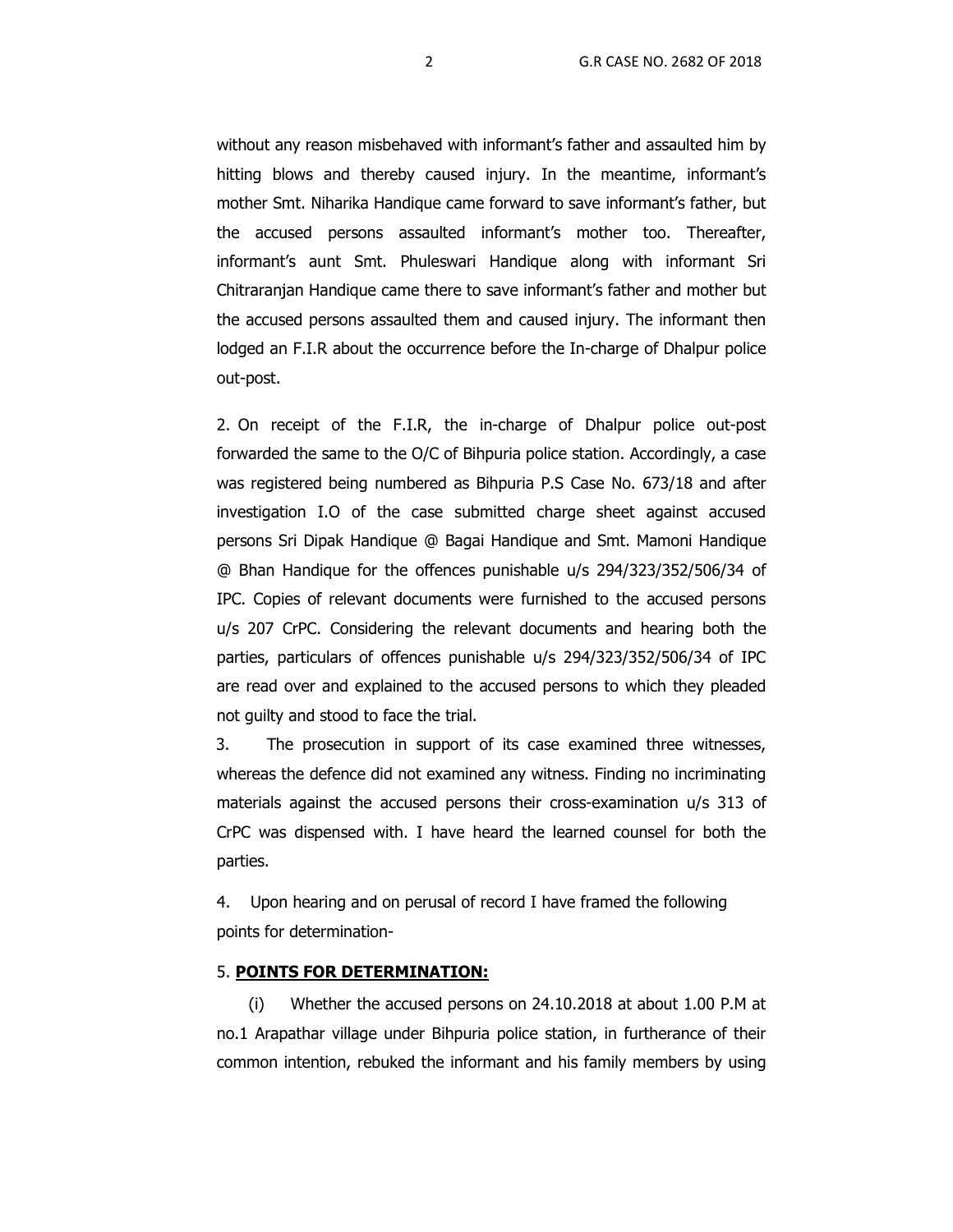obscene language in or near any public place to the annoyance of informant or others, and thereby committed an offence punishable u/s 294 of IPC?

(ii) Whether the accused persons on 24.10.2018 at about 1.00 P.M at no.1 Arapathar village under Bihpuria police station, in furtherance of their common intention, voluntarily assaulted informant, and informant's father & mother, and informant's aunt Smt. Phuleswari Handique by hitting blows and stabbing with stick with the intention to cause hurt, and thereby caused hurt to them, and thereby committed an offence punishable u/s 323/34 of IPC?

(iii) Whether the accused persons on 24.10.2018 at about 1.00 P.M at no.1 Arapathar village under Bihpuria police station, in furtherance of their common intention, assaulted or used criminal force upon the informant, and informant's father & mother, and informant's aunt Smt. Phuleswari Handique, otherwise than on grave and sudden provocation, and thereby committed an offence punishable u/s 352/34 of IPC?

(iv) Whether the accused persons on 24.10.2018 at about 1.00 P.M at no.1 Arapathar village under Bihpuria police station, in furtherance of their common intention, threatened the informant, and informant's father & mother, and informant's aunt Smt. Phuleswari Handique, with injury to their person, with the intent to cause alarm, and thereby committed an offence punishable u/s 506/34 of IPC?

# **DISCUSSION OF EVIDENCE, DECISION AND REASONS THEREOF:**

## **POINT NO. 1, 2, 3 & 4**:

6. For the sake of convenience and as because point no. 1, 2, 3 and 4 are inter-connected, hence they are taken up herein together for discussion & decision as follows:

7. As regards the aforesaid points for determination, the gist of evidence deposed by informant Sri Chitraranjan Handique/PW1, informant's father Sri Moina Handique/PW2 and informant's mother Smt. Niharika Handique/PW3 in their respective evidence-in-chief is that, about one year back on a day at about 7.3-8.00 PM, they along with informant's aunt Phuleswari Handique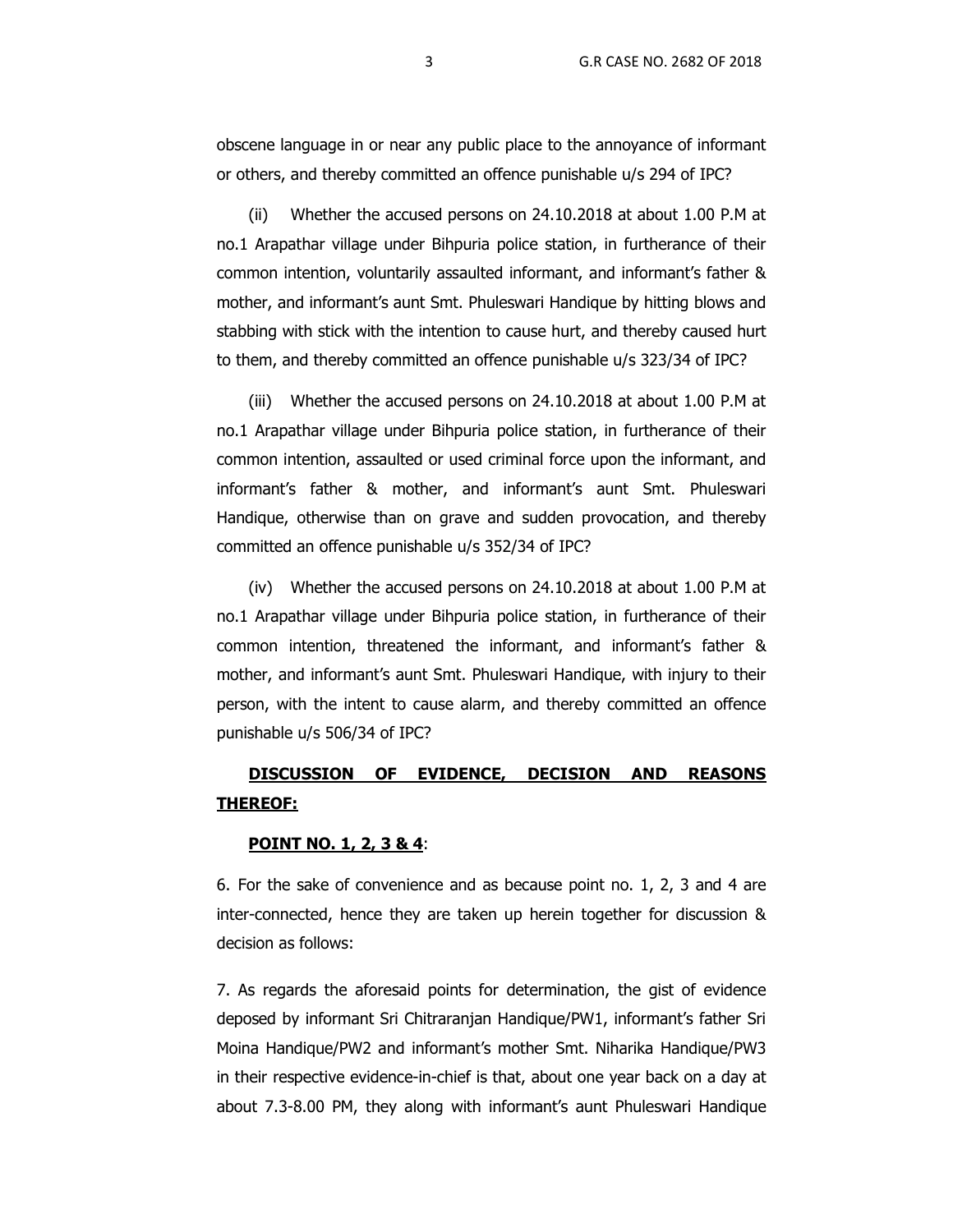had an altercation with the accused persons. The altercation took place in front of the gates of both the parties. Thereafter, the informant lodged an FIR about the occurrence in police station. Exhibit-1 is that FIR in which Exhibit-1(1) is the signature of informant. Said Phuleswari Handique expired about 6 months back. After lodging of that FIR, the aforesaid dispute between both the parties got settled amicably for which they are not willing to proceed with this case any further. During their cross-examination, the PW-1, PW-2 and PW-3 have stated that they do not have any objection if the accused persons are acquitted from this case.

8. At the time of argument, learned counsel for the defence submitted that the prosecution has failed to prove its case as alleged and hence the accused is liable to be acquitted from this case.

9. On perusal of the evidence deposed by PW-1, PW-2 and PW-3 as narrated above, it is seen that at the time of occurrence, the informant along with his father, mother and aunt Phuleswari Handique had allegedly an altercation with the accused persons in front of the gates of the houses of both the parties. There is nothing in the evidence of prosecution witnesses which can show that the accused persons rebuked anybody by using obscene words, or caused hurt or threatened or used criminal force to the informant and his family members as alleged. The prosecution witnesses have not stated anything about use of any obscene words by the accused persons, or causing of hurt by the accused persons, or threat by the accused persons as alleged in the FIR. Hence, it is evident that the witnesses examined by prosecution have not deposed any incriminating materials against the accused persons and have failed to prove the case of prosecution as alleged in the FIR.

DECISION: Point no.1, 2, 3 & 4 are therefore decided in the negative and goes against the prosecution.

## **ORDER**

10. In view of the discussion made above and the decision reached in the foregoing point for determination, it is held that the witnesses examined by prosecution have failed to prove that accused Sri Dipak Handique @ Bagai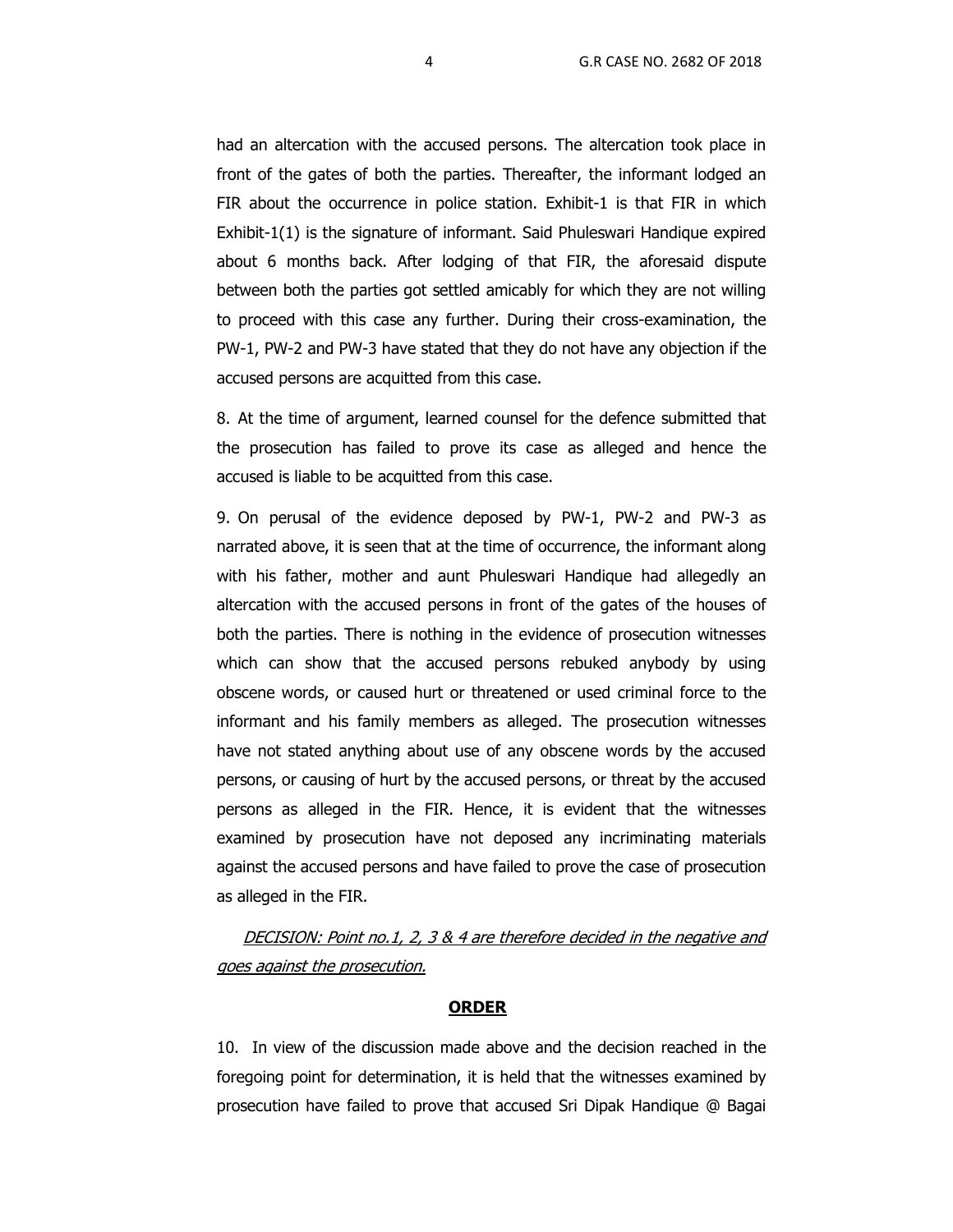Handique and Smt. Mamoni Handique @ Bhan Handique have committed the offences punishable under section 294/323/352/506/34 of I.P.C as alleged, and as such, the above named accused persons are acquitted of the charges under section 294/323/352/506/34 of I.P.C and they be set at liberty forthwith.

The bail bond of the accused person shall remain in force for another six months from today.

This judgment is given under my hand, and seal of this court on this the  $17<sup>th</sup>$ day of February, 2020.

The case is disposed of on contest.

 F.U. Choudhury Additional Chief Judicial Magistrate North Lakhimpur